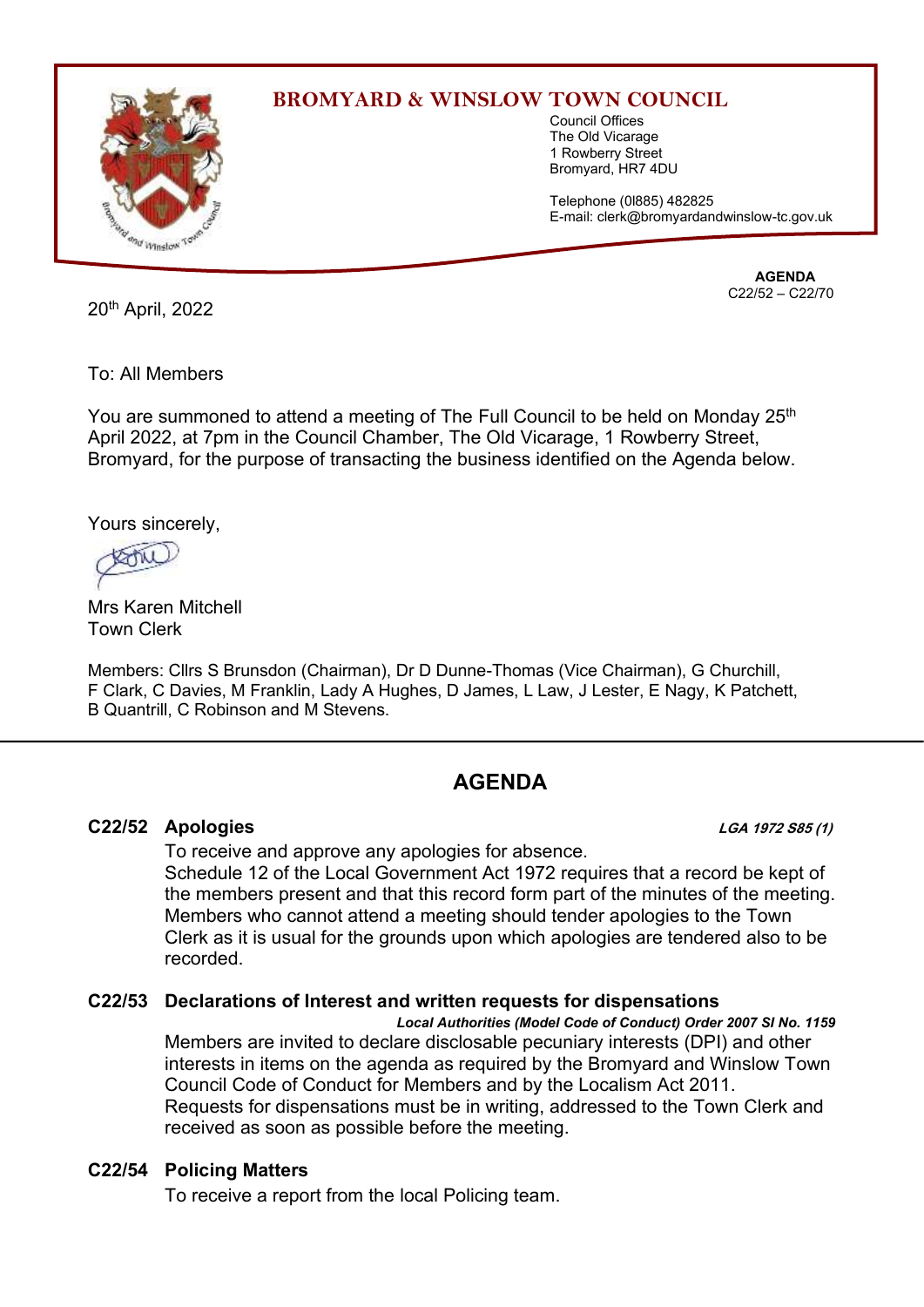#### **C22/55 Public Question Time**

Members of the public are permitted to make representations, answer questions and give evidence in respect of any item of business included in the agenda. The period of time, which is at the Chairman's discretion, for public participation shall not exceed 15 minutes. Each member of the public is entitled to speak once only in respect of business itemised on the agenda and shall not speak for more than five minutes. Questions/comments shall be directed to the Chairman. 15 minutes is allotted to this item.

#### **C22/56 Ward Members reports**

Cllr N Shaw - Bromyard Bringsty ward Cllr C Davies - Bromyard West ward

#### **C22/57 Welcome Back & Great Places to Visit Fund**

- 1. To receive a verbal report from the Town Council's Project Manager on progress to date in respect of the previously approved Welcome Back & Great Places to Visit Projects.
- 2. To consider proposal/options for town branding.

#### **C22/58 Chairman's Report**

To receive a report from the Chairman of the Council.

#### **C22/59 Town Clerk's Report**

To receive the Clerk's report on matters completed and outstanding that may not appear on the agenda.

#### **C22/60 Exclusion of members of the Public and Press LGA 1972 ss 101, 102**

To agree any items to be dealt with after the public (including the press) have been excluded as publicity would prejudice the public interest by reason of the confidential nature of the business to be transacted.

#### **C22/61 Full Council Minutes LGA 1972 Sch 12 para 41(1)**

To confirm as a correct record and sign the Minutes of the Full Council meeting held on 28<sup>th</sup> March, 2022.

#### **C22/62 Committee Minutes**

## **1. Planning & Economic Development Committee**

To receive and note the Minutes of the Planning & Economic Development Committee meeting held on 4<sup>th</sup> April, 2022. Cllr Churchill

#### **2. Finance & Properties Committee**

- 2.1 To receive and note the Minutes of the Finance & Properties Committee meeting held on 11<sup>th</sup> April, 2022. Cllr M Franklin
- 2.2 To consider the following recommendations from the Finance & Properties Committee meeting held on 11<sup>th</sup> April, 2022
	- i. **F22/40, 6 –** That staff salaries, wages, and PAYE/NIC applicable to administration and maintenance staff, based upon contractual obligations, in monthly amounts for the financial year 2022/23 be authorised.
	- ii. **F22/40, 7** That the following direct debit payments be authorised. a. Herefordshire Council non-domestic rates: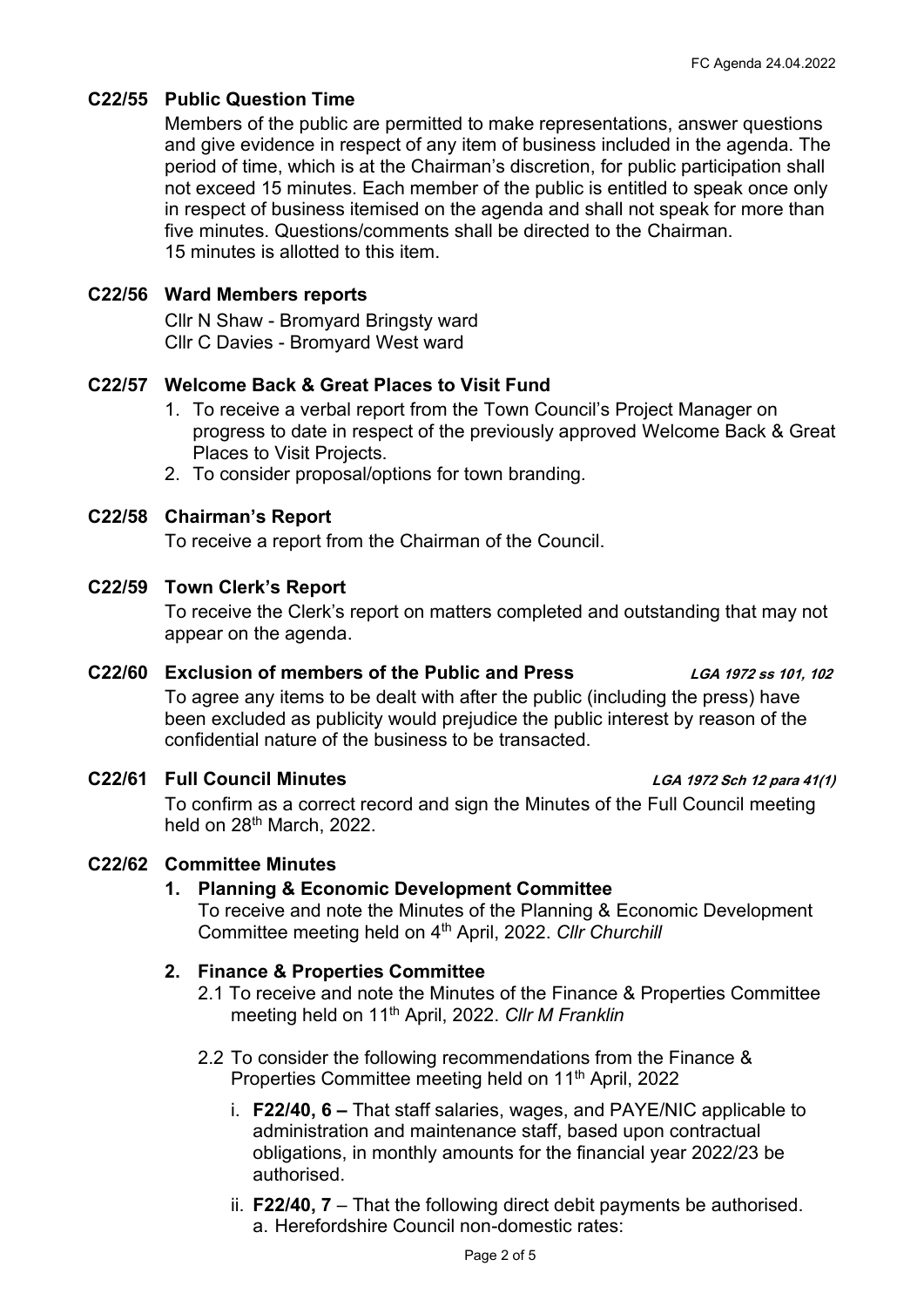- Room 11: one instalment of 89.63 followed by 9 monthly instalments of 94.00
- Room 12: one instalment of 93.10 followed by 9 monthly instalments of 95.00
- Room 13: one instalment of 51.14 followed by 7 monthly instalments of 54.00
- Room 24: one instalment of 54.65 followed by 9 monthly instalments of 62.00
- Room 25: one instalment of 54.65 followed by 9 monthly instalments of 62.00
- Room 27 (Council chamber): one instalment of £227.45 followed by 9 monthly instalments of 227.00
- Rowberry St. car park & premises: one instalment of 235.20 followed by 9 monthly instalments of 240.00
- Reserved car park: one instalment of 99.80
- Tenbury Rd. car park & premises: One instalment of 435.30 followed by 9 monthly instalments of 434.00 *(Herefordshire Council has advised that the above demands do not include transitional relief and/or supporting small business relief. Revised bills are expected to be issued in July)*
- b. Welsh Water water services at Council complex, public toilets, cemetery: variable amounts
- c. Herefordshire Council waste collection (green bins & recycling) for Complex – 4 equal payments of £235.43
- d. Herefordshire Council waste collection (green bins) for Cemetery 4 equal payments of £163.35
- e. Biffa Municipal green waste collection monthly instalment of 5.17
- f. West Mercia Energy Electricity and Gas (all properties) variable amounts; Parish lamps – variable amounts
- g. Talktalk Broadband and telephone calls monthly payments of under £40.00
- h. Lloyds Bank monthly payment of bank charges
- i. Information Commissioner Data protection fee: annual payment of 35.00
- j. Public Works Loan Board Loan repayments: two payments of £8,987.89 and two payments of £8,829.08

## **3. Staffing Committee**

To receive and note the Minutes of the Staffing Committee meeting held on 11th April, 2022. Cllr Davies.

## **4. Tourism Working Group**

- 4.1 To receive and note the Report from the Tourism Working Group meeting held on 22nd March 2022.
- 4.2 To consider the following recommendation from the Tourism Working Group meeting held on 22nd March 2022
	- 1. To expand the Tourism Working Group membership from four to seven.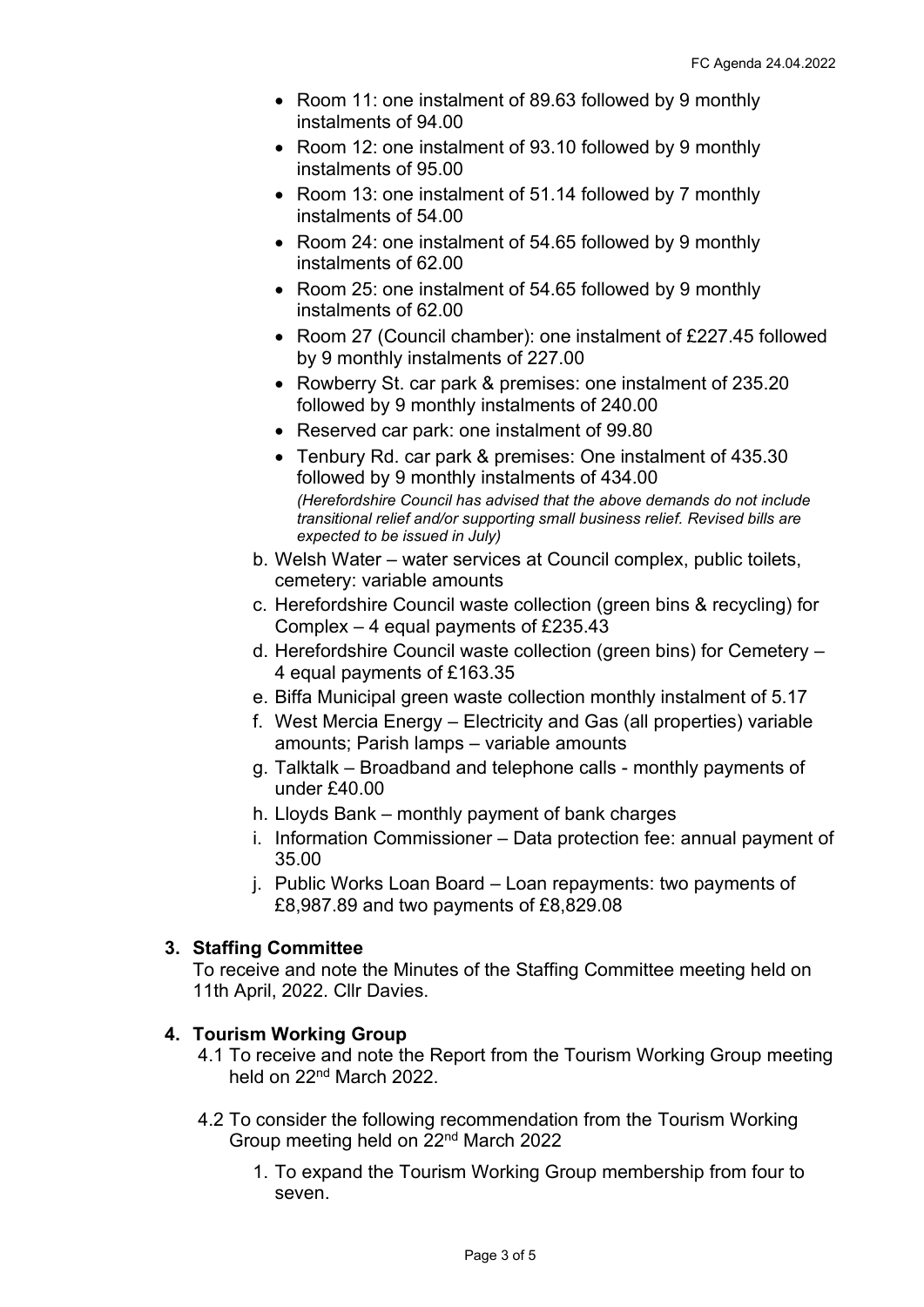## **C22/63 Accounts for Scrutiny**

In accordance with internal controls in respect of invoices above the value of £2,500, the Finance & Properties Committee recommend payment of the following invoice.

| Company<br><b>Name</b> | <b>Description</b>                                                                       | <b>Net</b> | VAT      | Total    |
|------------------------|------------------------------------------------------------------------------------------|------------|----------|----------|
| K4 Architects          | Welcome Back/ Great Places<br>to Visit project - Multi<br>Disciplinary Team contract fee | 5,000.00   | 1,000.00 | 6,000.00 |

## **C22/64 Membership of HALC**

To consider the renewal of the Council's annual membership to HALC. The yearly subscription for the period 01/04/2022 – 31/03/2023 is £1,863.98 + VAT. (This association is very supportive and offers many training courses for both councillors and officers)

## **C22/65 Herefordshire County Business Improvement District (BID)**

To receive information of the Herefordshire County Destination BID and to consider possible membership. The BID board of Directors feel that it is very important to have representation from the market towns and require one market Town Council to stand on the board. To be eligible to stand as a director the Town council will first need to become a member. Each town council can become a member of the BID company for the minimum cost of £240. Further information is available at<https://herefordshirecountybid.co.uk/>

## **C22/66 Bromyard Extraordinary Towns Maintenance Fund**

To consider collated responses from Councillors in respect of priorities for town maintenance schemes. (Minute C22/48 refers)

## **C22/67 Queen's Platinum Jubilee - Thursday 2nd to Sunday 5th June**

To receive an update from the Working Group and to consider any action required. *Cllr L Law*

## **C22/68 Outside Bodies**

To receive written reports from Councillors who have attended meetings of the following outside bodies:

- a) Bromyard and District Chamber of Commerce and Industry *Cllr James*
- b) Bromyard Downs Common Association *Cllr Franklin*
- c) Bromyard Grammar School Foundation *Cllr Dunne-Thomas*
- d) Bromyard Relief in Need *Cllr Dunne-Thomas*
- e) Festivals Association *Cllr Brunsdon*
- f) HALC Executive *Cllr Churchill*
- g) Kempson Players *Cllr Hughes*
- h) Public Hall Committee *Cllr Churchill*

#### **C22/69 Correspondence**

To note any items of correspondence received.